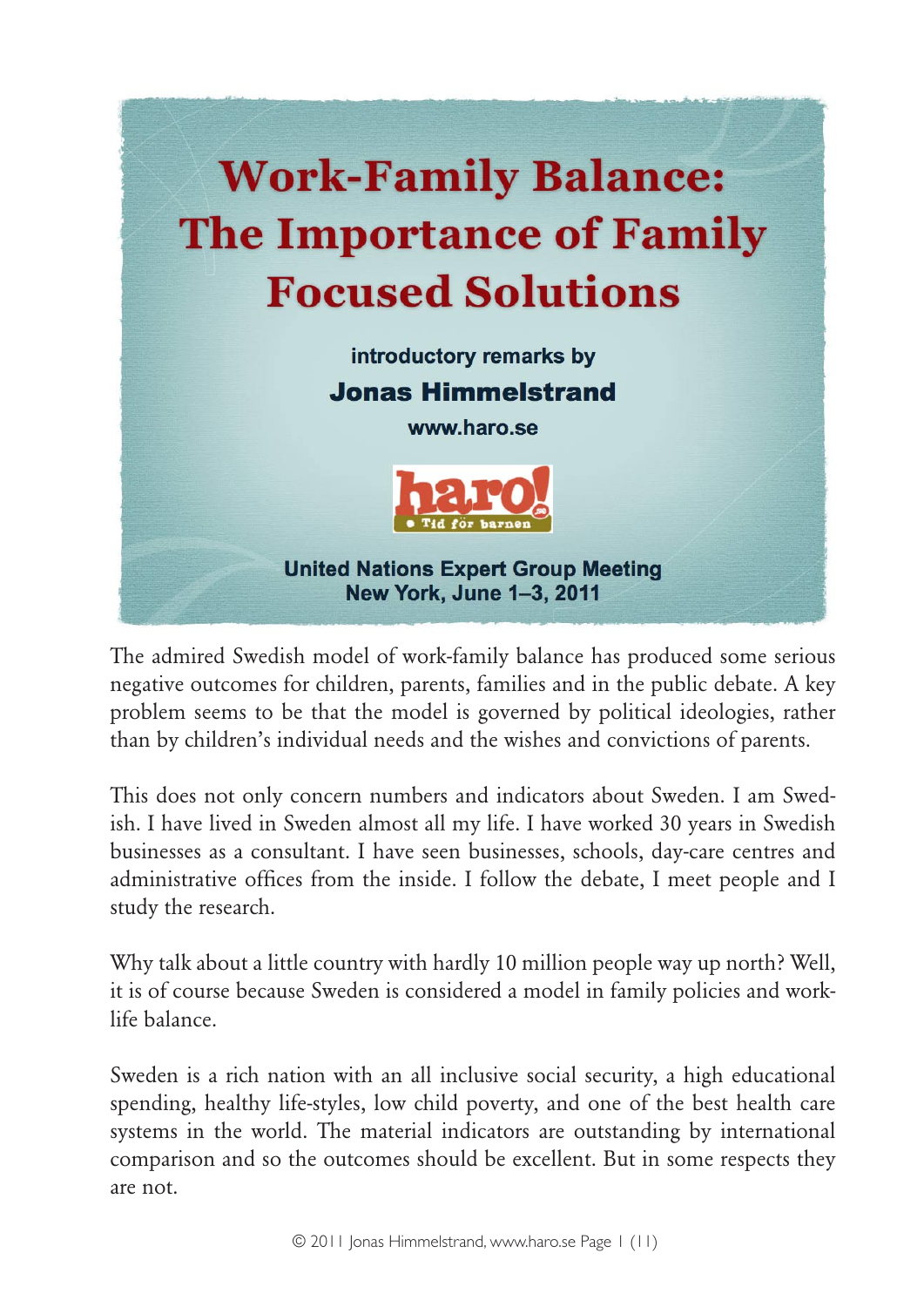

*Swedish children typically do not suffer from material poverty, many more suffer from emotional poverty, an outcome which could be attributed to too much separation between children and parents at too early an age.*

To put it a bit bluntly: Swedish parents simply don't have enough time for their children because they are busy working to keep down material child poverty.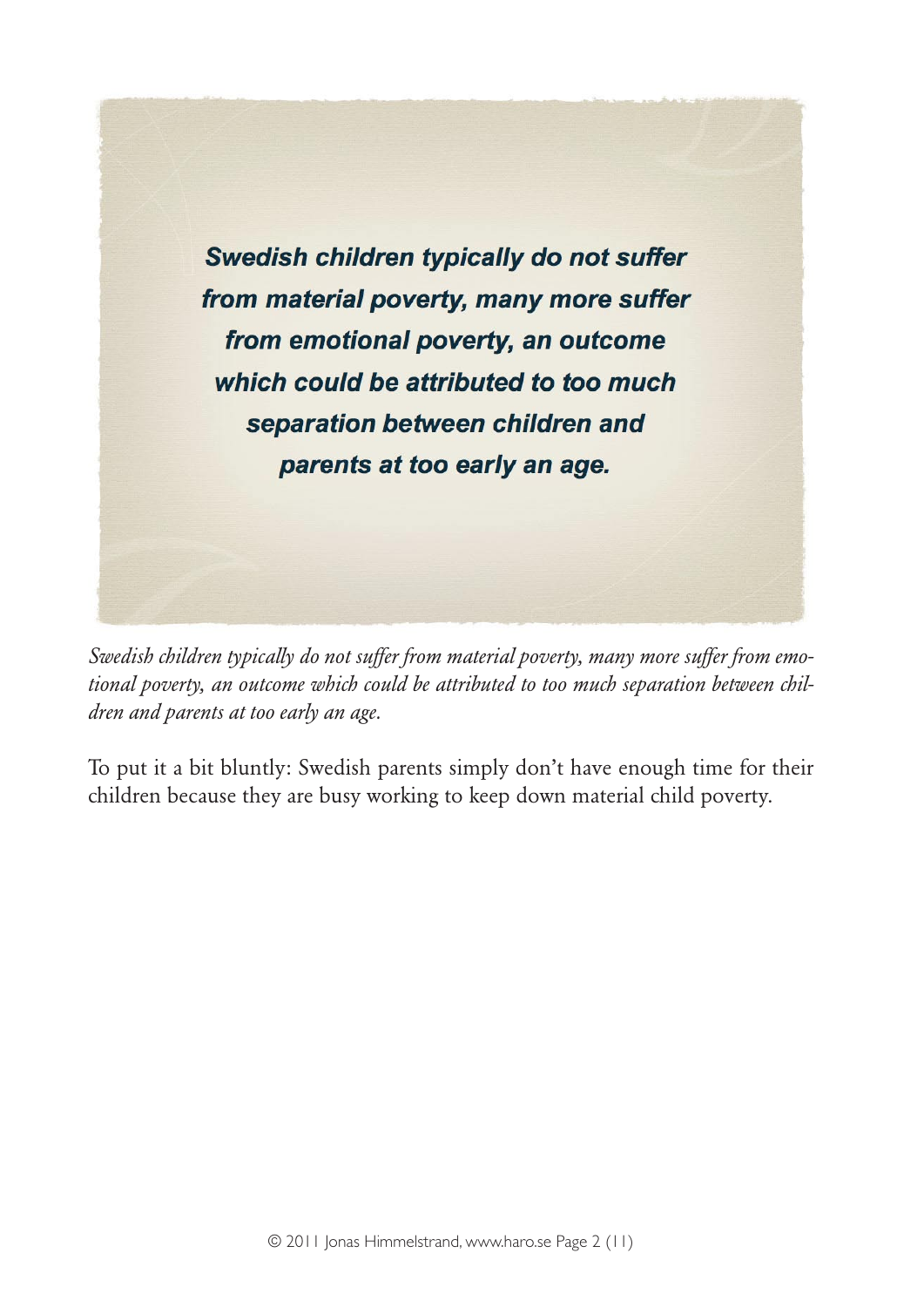

The ingredients that has given the Sweden its status of having the leading model in work-family balance are these:

• A highly subsidised day-care at low cost to parents, originally of high quality. (But since the early 1990s quality has dropped)

- Day care financed by one of the world's highest tax rates.
- No support for home care, granny care or neighbor care.
- A high level of female employment.
- A strong focus on gender equality.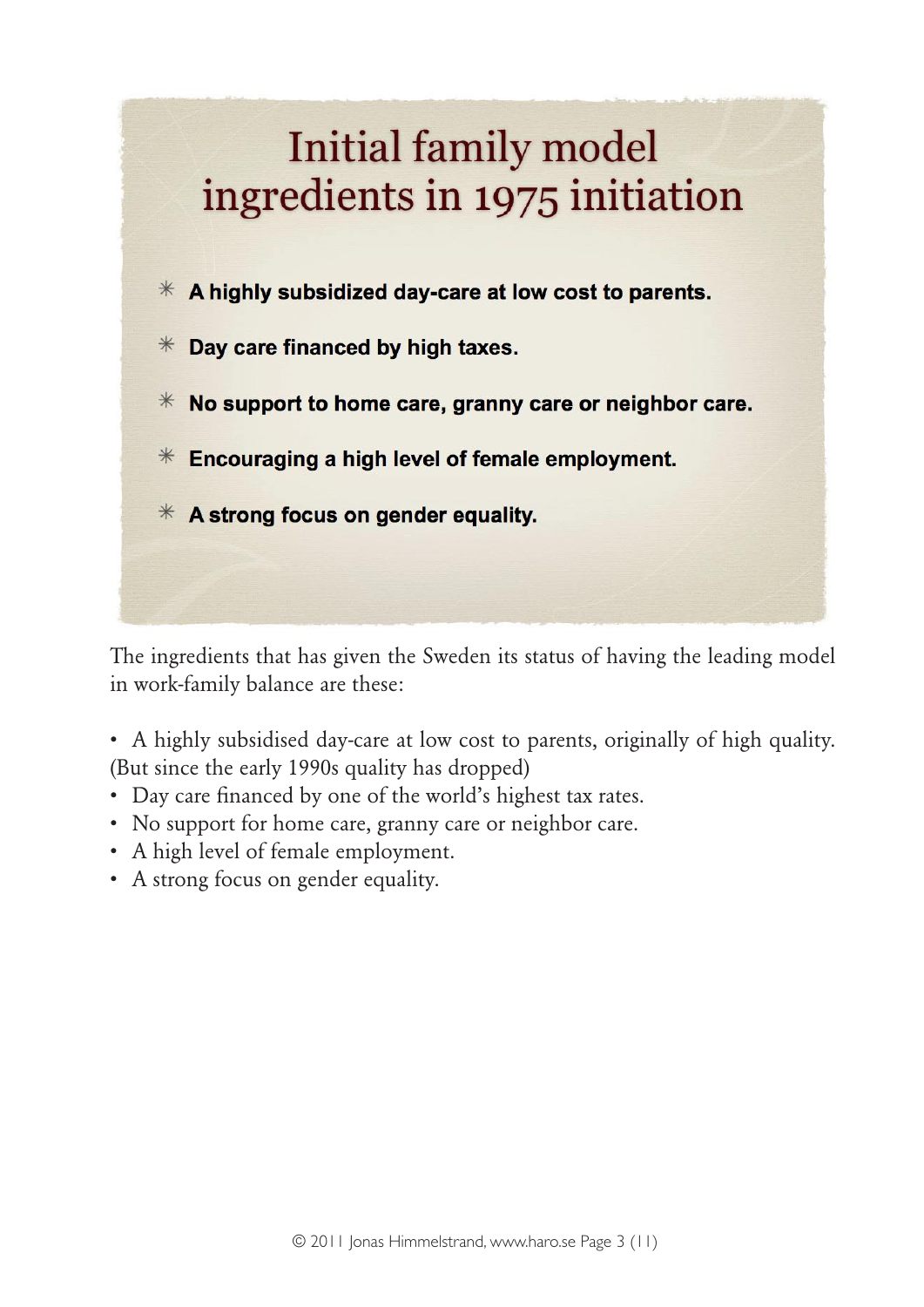

This family model was believed was to manifest the following:

- Greater gender equality
- Improved child social development
- Improved child academic development
- To even out social class differences
- To liberate mothers from motherhood instincts which in Sweden often are claimed to be a social construction.
- Greater adult life satisfaction through more paid work, and less family work. None of these goals have been reached, they are all more or less unsuccessful.

Still the vision of both political camps in Sweden is "the work policy" – every adult in paid work, every child in day care from the age of one.

Swedish women did not want this model in 1975. But it was believed to eventually be accepted. But today, 35 years later, a majority of all Swedes, still don't want it, including the young mothers. The few stay-at-home-mothers left in Sweden today both want to work and to have children, *but they do not want it at the same time* – a entirely new paradigm of self-chosen work-family balance.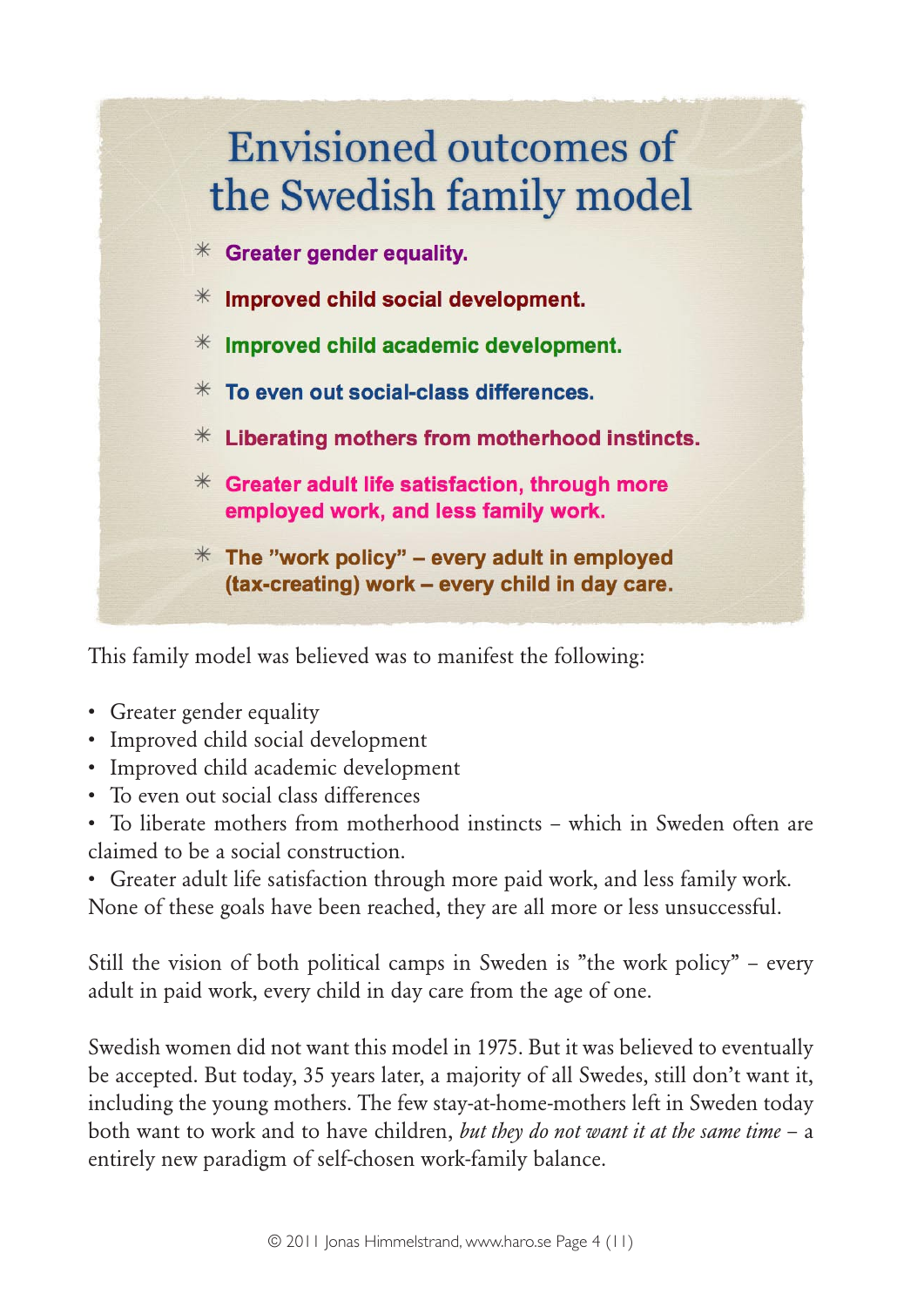

Here is how the model looks in Sweden today:

• No babies in day care – only parental leave first year. Great, but then comes a dramatic shift.

- A full 92% of all children 18 month to 5 years of age are in day care.
- Day care is of very low cost to parents, typically 100-250 USD/month.
- Day care tax subsidy: more than 20 000 USD per child and year.
- No national home care allowance, nor home care tax benefits.

• Dual earner day care-model strongly encouraged both culturally and financially by the tax system and every government institution. Parents will be persuaded, during medical checkups of children, on government institution home pages and through media, that children above one year of age need day care for their development, and that parents need work for their well-being. There is, of course, no scientific consensus on any of these claims. It is much more political ideology.

• Home care discouraged and socially marginalized. Another issue is that home schooling in effect illegal, which nevertheless illustrates the Swedish government view on family.

With more than 30 years of experience with this model we now know some of its outcomes. If you have seen Sweden as a model these facts may disturb you.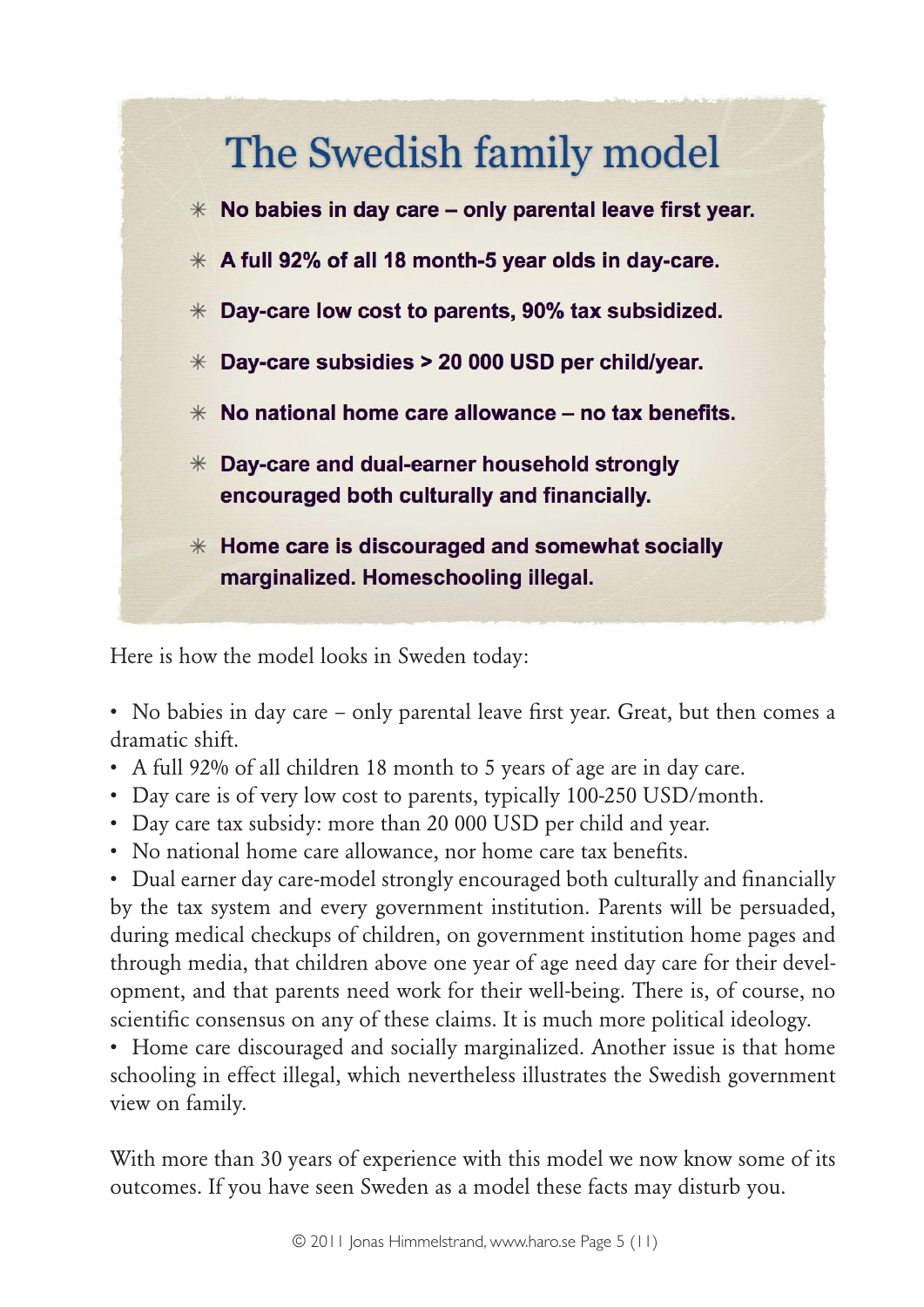# **Actual Swedish model outcomes**

- $*$  Deteriorating psychological health in youth.
- $*$  School results from top to average in 30 years.
- $*$  Serious discipline problems in schools.
- $*$  High rates of sick leave, especially among women.
- Day care staff top the sick leave statistics.  $*$
- $*$  Deteriorating parental abilities, even middle-class.
- $*$  High gender segregation in labour market.
- $*$  Plummeting quality in day care politics can't keep it up.
- $*$  Democratic debate on the issue difficult.

#### **• Deteriorating psychological health in youth**

Psychosomatic disorders and mild psychological problems are growing at a faster rate in Sweden than in any of 11 comparable European countries. Since the 1980s they have tripled among girls and young women and now affect one out three girls. All according to a Swedish government study.

#### **• School results – from top to average in 35 years**

Sweden used to have among the best school results in the world 30 years ago. Today Sweden is merely average, and actually below average in maths according to the PISA report.

#### **• Serious discipline problems in Swedish schools**

According to the TIMMS report Sweden has among the most serious discipline problems in schools in Europe including, truancy, tardiness, disturbances in classrooms and bad language.

#### **• High rates of sick-leave, particularly among women**

A study in the Swedish medical journal Läkartidningen 2005 has the headline: "Who can work until 65 years of age? – not the women, more than half quit work life early". Psycho-social issues cited as the strongest reason. This is the first genera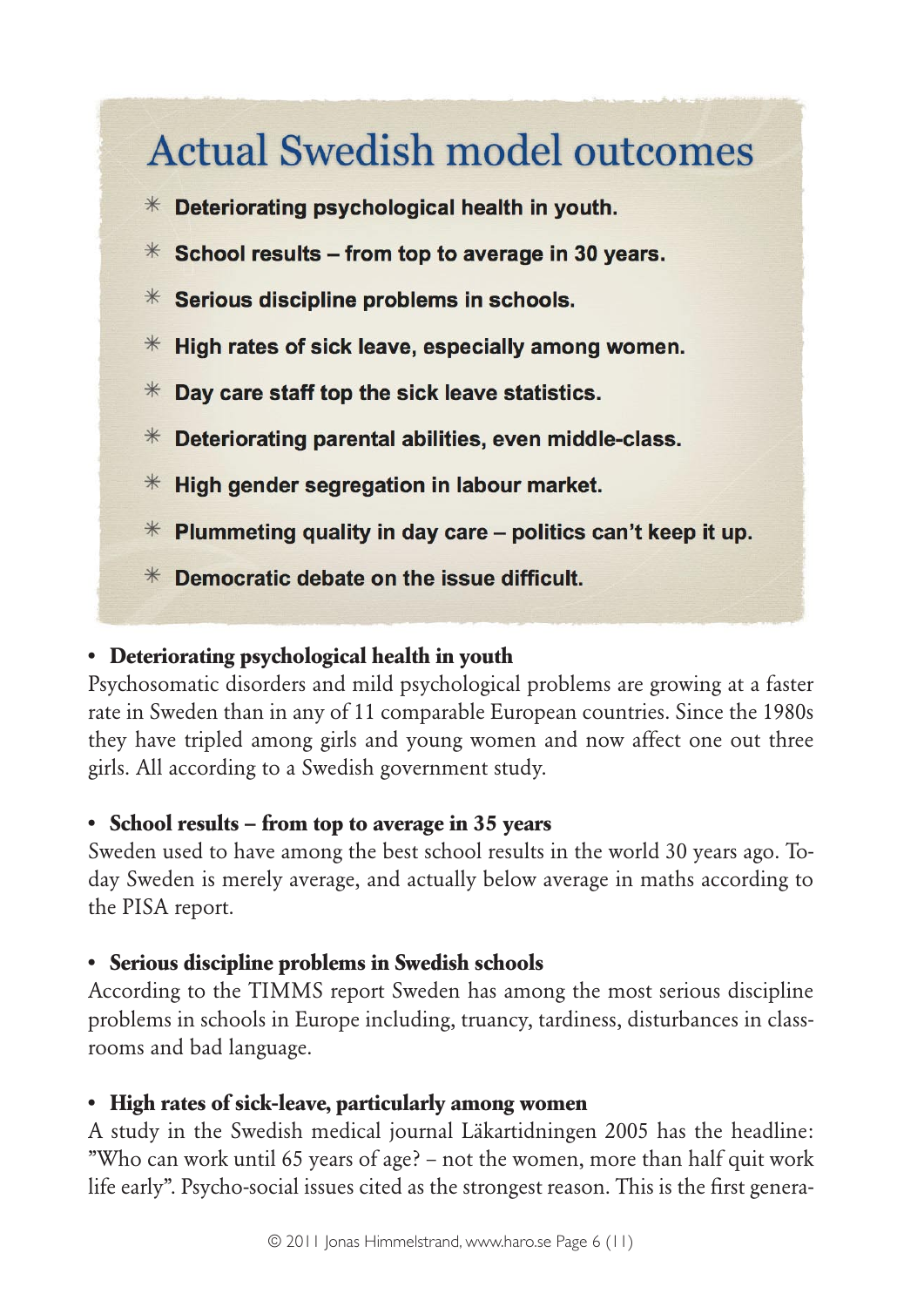tion of Swedish women trying out the Swedish model of work-family balance.

*One can ask what was gained by forcing a work-family balance of child care and work at the same time, if one anyway loses ten years of work because of early retirement?*

### **• Day care staff top the sick leave statistics**

Three Swedish experts say it is caused by the "lack-of-meaning syndrome" in the deteriorating quality of Swedish day care. Day care personnel were trained for a job they cannot perform because of too big group sizes and child-to-adult ratios.

### **• Deteriorating parental abilities**

An EU-sponsored study shows that even healthy, intelligent and reasonable Swedish parents have difficulties being parents today. The researcher says they lack knowledge about children's needs and cannot set limits. She continues:

*The public offer of full day child care seems to make many parents loose the grip of their own responsibility. They believe/want that their children are fostered by the pre-school/school and believe that the experts on their children are found there.*

The researcher also says that pre-school/school cannot fill the gaps caused by lack of time and trust in parenthood from the parents.

Several scientific disciplines will point to a causal effect of the Swedish model and these outcomes. These disciplines include developmental psychology, attachment theory, developmental science and neurobiology.

# **• High gender segregation in labour market**

Sweden has one of the most gender segregated labour markets in the world – not only the western world. The Swedish model has not produced general gender equality, many other nations do it better with other models.

# **• Plummeting quality in day care – politics can't do it**

The quality of Swedish day care in terms of group size and child-to-adult ratios was high in the 1980s, but since the financial crises in the early 1990s the quality has continuously deteriorated, even today in spite of a very strong Swedish economy. Three Swedish experts conclude that Swedish day care is no longer of high quality, and that today's lower quality may be developmentally detrimental to sensitive children. The 20 000 USD subsidy per child and year is not enough to provide quality today.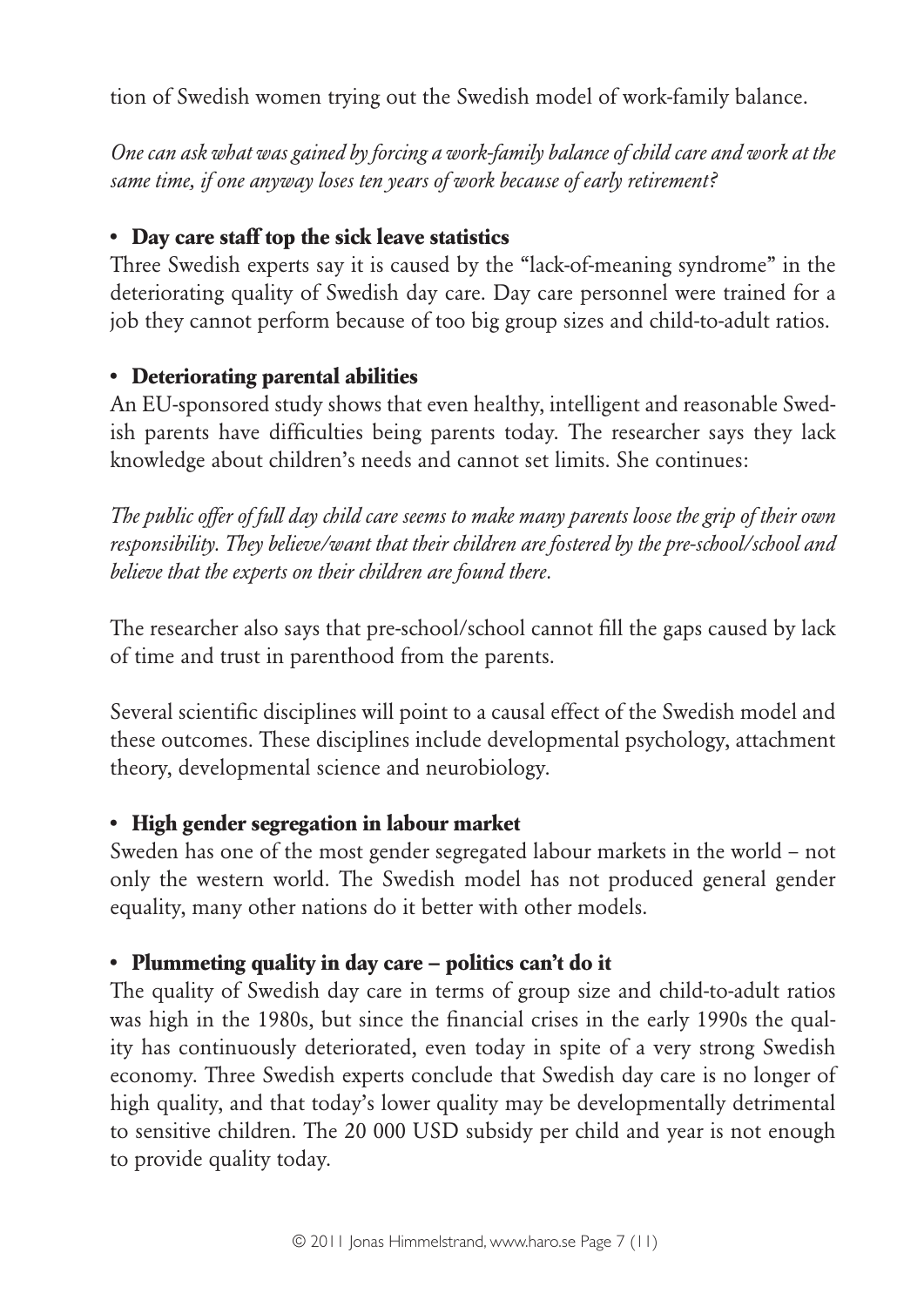*One could ask: If a rich country with the second highest tax rate in the world can't provide subsidised comprehensive day care of high quality, then who can?*

#### **• Democratic debate on the issue difficult**

Both media and civil servants avoid discussing the issue in media due to fear of awakening guilt. Culturally day-care is so ingrained today that in the Swedish official report from the CSW (Commission on the Status of Women) this year, criticised some African countries and the Vatican for using a terminology which was said "not to be in alignment with Swedish positions". These terms were: "ethical dimensions", "ethical values", "maternity", "motherhood" and "the right of families to choose education for their children". This view is no mistake, it is fully in alignment with other statements from the Swedish government.



The root of the Swedish problem is that our government uses work-family balance to force Swedish families to conform to an ideology which disempowers family, and which a many Swedish parents don't want.

The lesson is that it is wrong for government to use financial or cultural pressure to get parents to conform to a specific family ideology. Be sceptical of top-bottom solutions. Children are different and families are different. Parents have to make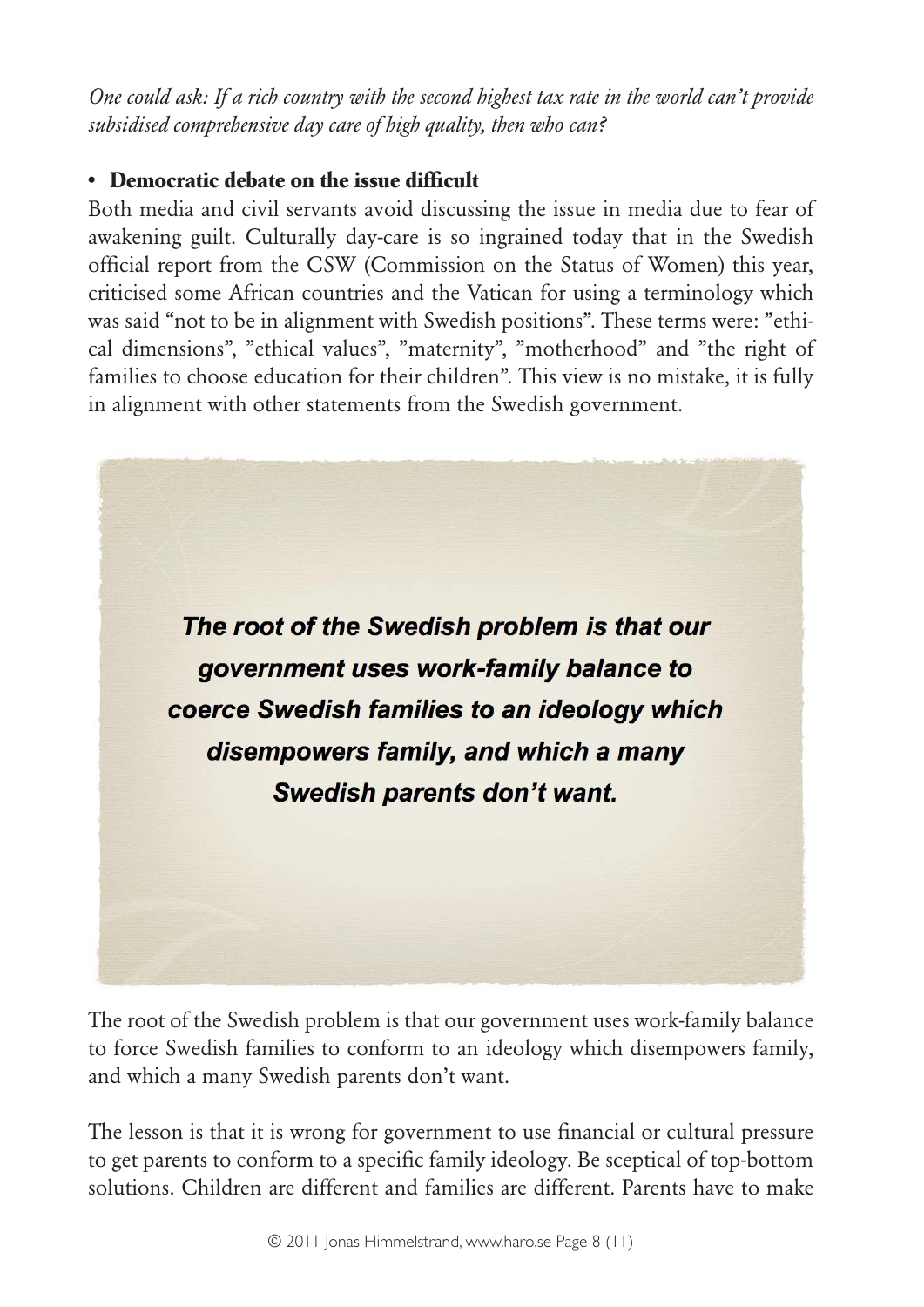the choice of child care and work-family balance. It is an existential question. Parents will find all kind of different solutions: day care, child-minder, home care, granny care, neighbor care or otherwise. The state needs to support all solutions in a neutral and fair manner, *never favouring parental care less.*

I am convinced that it is quite easy to start a positive process in Sweden. Sweden needs a general generous home care allowance, and a neutral attitude from the state giving the message to parents: "You are the parents, you know your child best, we want you to make the decision you feel is best for your children and your family. Whatever you choose we will support."

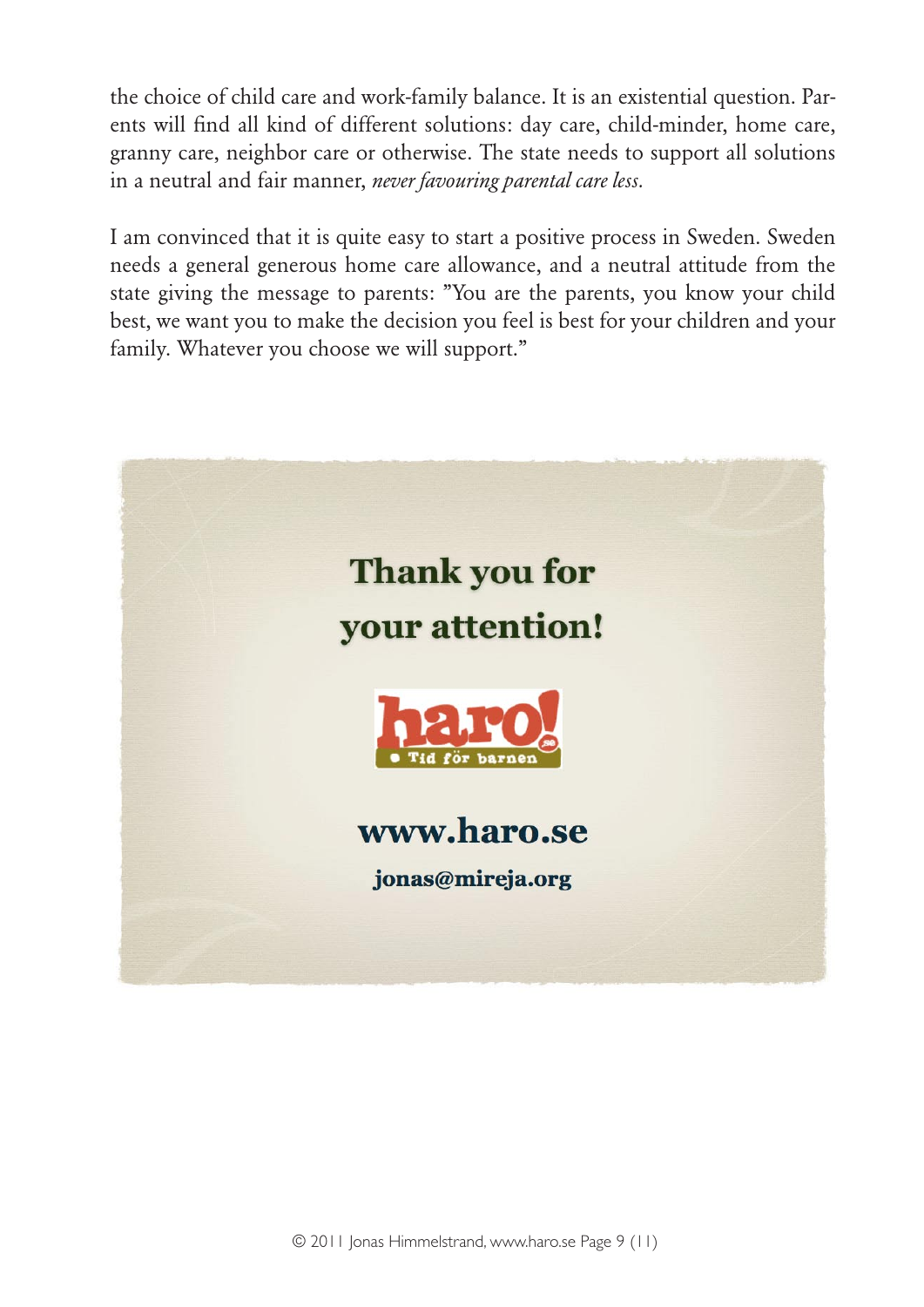# **References**

"Att följa sitt hjärta – i jantelagens Sverige", by Jonas Himmelstrand. ISBN 978-91-975836-1-9. (Swedish book: "Following your heart – in the social utopia of Sweden".) English link: [www.thehappycompany.eu/follow\\_heart.html](http://www.thehappycompany.eu/follow_heart.html)

Newsletter "Strategier to Learn & Grow", biweekly published by Jonas Himmelstrand. Swedish: [www.strategier.se](http://www.strategier.se/) English: [www.stratletter.com](http://www.stratletter.com/)

Official statistics of Sweden – National level, by The Swedish National Agency for Education (Swedish Government Education Agency statistics on day care in English for year 2008.) [www.skolverket.se/sb/d/3551](http://www.skolverket.se/sb/d/3551)

"Är svensken människa?", by Henrik Berggren och Lars Trägårdh Norstedts 2006. ISBN 91-1-302191-5 Read more in Swedish: [www.strategier.se/hda.lasso?id=313875983891166](http://www.strategier.se/hda.lasso?id=313875983891166)

"Förskola för de allra minsta – på gott och ont", by Magnus Kihlbom, Birgitta Lidholt and Gunilla Niss. Carlssons förlag 2009. ISBN 978-91-7331-267-7. (Three leading Swedish day care experts write about the severely decreasing quality in Swedish day care.) Swedish link: [www.adlibris.com/se/product.aspx?isbn=9173312673](http://www.adlibris.com/se/product.aspx?isbn=9173312673)

"Familjen i framtiden – en socialistisk familjepolitik", av Sveriges Socialdemokratiska Kvinnoförbund. 1978 (Swedish socialdemocratic programme on the future of family from 1978.) [www.barnensratt.se/heavy-docs/familjframtid.pdf](http://www.barnensratt.se/heavy-docs/familjframtid.pdf)

"Ungdomar, stress och psykisk ohälsa", SOU 2006:77. (Swedish Government publication: "Youth, stress and psykological ill health".) Swedish link: [www.regeringen.se/sb/d/6293/a/67472](http://www.regeringen.se/sb/d/6293/a/67472)

"Vem orkar ända till 65? Inte kvinnorna – mer än hälften avslutar arbetslivet i förtid", by Kristina Orth-Gomér et al. Läkartidningen nr 34, 2005, volym 102. (Swedish medical journal, presentation of research on middle-aged womens sick leave and early retirement.) Swedish Link:<http://cat.inist.fr/?aModele=afficheN&cpsidt=17054366>

"TIMSS 2007: Försämrade skolresultat i matematik för svenska elever", Skolverket, pressmeddelande december 2008. (Swedish Government Education Agency on plummeting results in maths and science in Swedish schools.) Swedish link: [www.skolverket.se/sb/d/2006/a/14303](http://www.skolverket.se/sb/d/2006/a/14303)